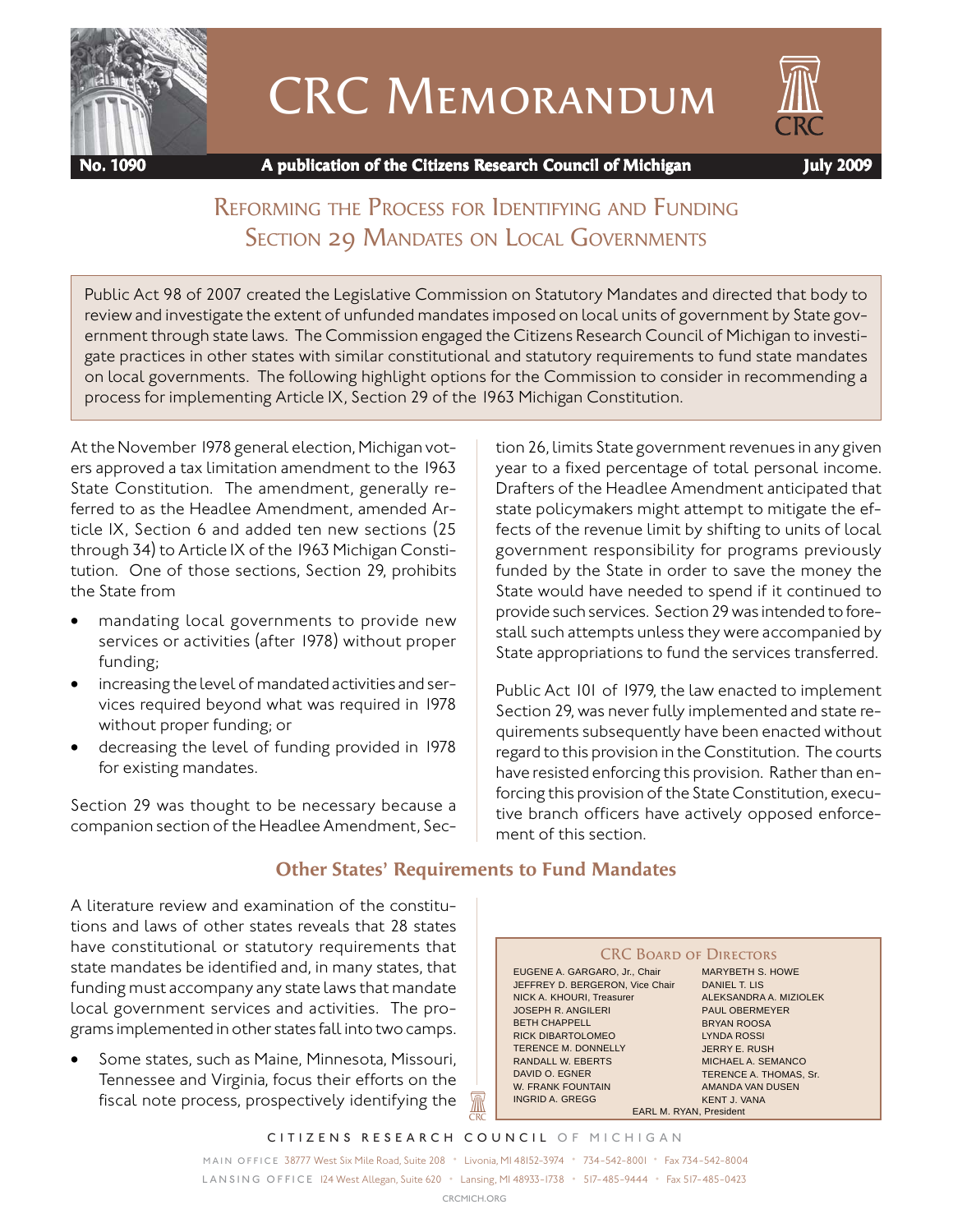cost that legislation would create for local governments before the laws are enacted.

• A few states, including Massachusetts, California and Rhode Island, have processes in place to prospectively identify the

Article IX, Section 29 of the 1963 Michigan Constitution provides for state financing of activities and services required of local governments by state law:

> The state is hereby prohibited from reducing the state financed proportion of the necessary costs of any existing activity or service required of units of Local Government by state law. A new activity or service or an increase in the level of any activity or service beyond that required by existing law shall not be required by the legislature or any state agency of units of Local Government, unless a state appropriation is made and disbursed to pay the unit of Local Government for any necessary increased costs. The provision of this section shall not ap-

costs legislation would cause for local governments and retrospectively identify mandates and their costs in existing laws.

Michigan could be well served by emulating Massachusetts and

#### **Reforming the Implementation of Section 29**

ply to costs incurred pursuant to Article VI, Section 18.

Reforming the implementation of Section 29 would require bringing statutory definitions and exceptions to the funding requirements in line with established case law. Furthermore, reform would have to legislatively recognize the differences between the first and second sentences of Section 29.

The first sentence of Section 29 creates a maintenance-ofsupport provision. To show that the State has failed to maintain the level of support that was in place at the time of adoption of the Headlee Amendment, a plaintiff must show 1) that there is a continuing state mandate, 2) that the State actually funded the

California, whose processes identify existing laws that impose mandates and determine their costs for reimbursement by the State in addition to identifying the cost of legislation that would impose mandates on local governments.

> mandated activity at a certain proportion of necessary costs in the base fiscal year of 1978- 1979, and 3) that the state funding of necessary costs has dipped below that proportion in a succeeding year.

• The second sentence creates a prohibition-of-unfundedmandates provision. To show that the State has violated that prohibition, a plaintiff must show that the state-mandated local activity or service was originated without sufficient state funding after the Headlee Amendment was adopted in 1978 or, if properly funded initially, that the mandated local role was increased by the state without state funding for the necessary increased costs.

## **A Process for Identifying Laws that Constitute State Requirements**

In 1980, a lawsuit was filed in the Michigan Court of Appeals on behalf of seven taxpayers, including one Donald Durant, who resided in the Fitzgerald School District.<sup>1</sup> The essence of the lawsuit was that State officials had reduced the proportion of educational costs paid by the State to a level below

that required by the Headlee Amendment. Over the next 17 years, the *Durant* case would beat a well-worn path between the Court of Appeals and the Supreme Court, culminating with a final decision by the high court on July 31, 1997.

The *Durant* case was, when filed, one of first impression, meaning that the issues involved were being raised for the first time. However, officials in defending it. <sup>1</sup> *Durant v. State of Michigan*, 456

there was nothing inherently difficult about those issues, and certainly nothing to foreshadow the fact that it would take the courts nearly two decades to resolve them. What made *Durant* unique was an initial unwillingness of the Court of Appeals to hear the lawsuit and what the State Supreme Court referred to as the "prolonged recalcitrance" on the part of State

Michigan 175, 566 NW2d 272 (1997).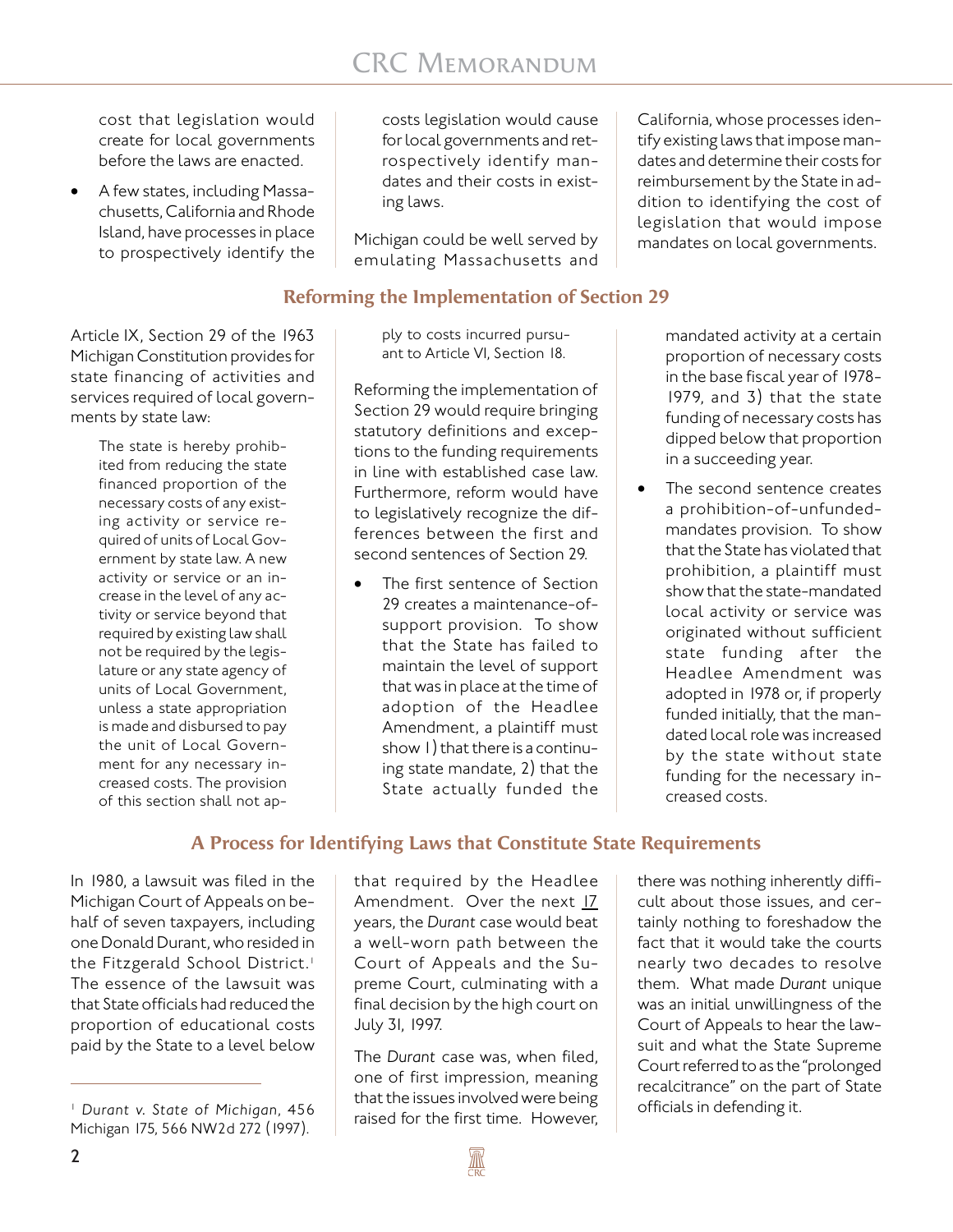After 17 years of wrangling with the *Durant* case, the Supreme Court felt obliged to address its vision of how future Section 29 cases should proceed . As a case of first impression, it might be expected that this case would determine a procedural pattern for future cases. The Court stated,

> … there is every reason to hope that future cases will be much more straightforward. We anticipate that taxpayer cases filed in the Court of Appeals will proceed to rapid decision on the issue whether the state has an obligation under art 9, § 29 to fund an activity or service. The Court of Appeals would give declaratory judgment on the obligation of the state. If there was such an obligation, we anticipate that the state would either comply with that obligation no later than the next ensuing fiscal year, unless it could obtain a stay from this Court, or remove the mandate.

If Michigan blended the California and Rhode Island models, it would achieve a process such as that envisioned in the *Durant* decision of identifying laws that constitute state obligations subject to funding under Section 29 and then determining the amount of funding needed to meet this obligation. Local governments would be reimbursed for their actual costs related to those state requirements.

Local governments could be allowed to seek immediate declaratory judgments that specific existing state laws or regulations require them to perform activities or services. Single units of local government – that is a single city, school district, county, etc. – could be authorized to file test cases to determine whether laws or regulations are state requirements. Because mandates qualify for state funding

under Section 29 only if all local governments of that type are required to provide the activity or service, all other local governments of that type essentially become claimants in a "class action" type of suit in this arrangement. The declaratory judgment process should be structured to provide a decision within twelve months of the claim being made.

Article IX, Section 32, provides that "*Any taxpayer* of the state shall have standing to bring suit in the Michigan State Court of Appeals to enforce the provisions of Sections 25 through 31, inclusive, of this Article…" [emphasis added] Because the Court of Appeals hears appeals of cases that originated in lower district, circuit, or probate courts on matters of law, it is not well suited to having cases originate at this level. The authority to rule on whether laws or regulations constitute unfunded state requirements could be delegated either to:

- A newly created independent body (reconstituted Local Government Claims Review Board) with representatives of state and local government; or
- A special master within the court of appeals.

Since 2007, Michigan court rules have required claimants to develop the cases alleging unfunded state requirements before even knowing that the cases would be accepted by the court.<sup>2</sup> As long this court rule requires legal actions alleging violations of the Headlee Amendment should be stated with "par-

**AN** 

ticularity", an independent body (recreating the Local Government Claims Review Board whether in the same name or not) with representatives of state and local government serving as members should be created to hear claims of unfunded state requirements pursuant to Article IX, Section 29. Proceedings of the Board could be used as prima facie evidence in courts to document the existence and cost of state requirements. Alternatively, if court rules are amended to revert to pre-2007 standards, then reform should build off of the court processes developed over the past 30 years by institutionalizing the position of special master and legislatively clarifying that role.

#### **Post Declaratory Judgment**

Notwithstanding an appeal by the State challenging a declaratory judgment that the State requires local governments to provide activities or services under Section 29, the State and local governments would have three options following a declaratory judgment:

Preferably before, but perhaps concurrent with any ensuing judicial proceedings, the legislature should be engaged to

- (1) provide sufficient funding to comply with Section 29 or
- (2) amend the law (or the promulgating agency could amend the regulation) to eliminate the mandatory nature of the law (or regulation).

If the legislature does not choose to take either of those actions,

(3) Local governments should be allowed to seek a ruling that they need not comply with the

<sup>&</sup>lt;sup>2</sup> Michigan Supreme Court, ADM File No. 2003-59, Amendment of Rules 2.112 and 7.206 of the Michigan Court Rules.